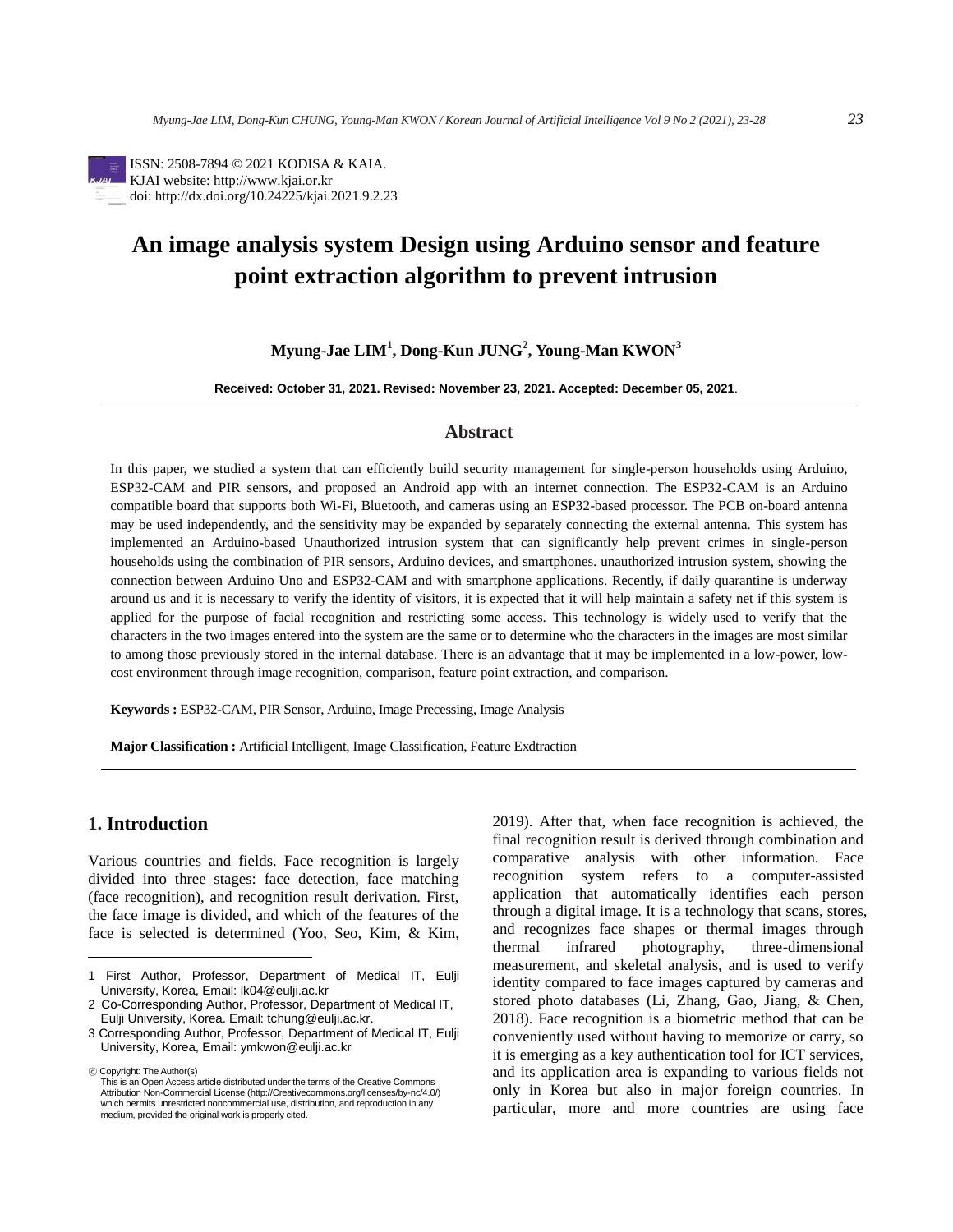recognition technology as a way to simplify authentication procedures at airports, terminals, and bank transactions, but security problems are also coexisting due to concerns over personal information infringement. There are several types of face recognition systems for personal authentication. Among them, it is common to use an image system, computer, and CCTV that capture face images, and in some cases, infrared cameras are used. Face images change face image data obtained according to aging, hair color, facial expression, disguise, and lighting direction, making it difficult to apply them to areas requiring high security. As a result, multimodal methods that combine other biometric methods such as face recognition, iris recognition, and fingerprint are increasing. As such, face recognition technology is becoming more advanced thanks to the development of artificial intelligence technology. Face recognition technology starts with face detection technology. In other words, the core of face recognition technology is to identify characteristic points in the detected face information and match them with individual face information. The development of artificial intelligence, related algorithms such as deep learning, and the increase in computational speed using GPU have dramatically increased the speed of existing artificial intelligence computation, and face recognition technology using artificial intelligence is developing faster. In the field of copyright, research and discussions on the use of face recognition technology are also being actively conducted (Gosselin, Murray, Jégou, & Perronnin, 2014). After recognizing a person's face in a video or image using face recognition technology in various works, a method of detecting whether it is an illegal distribution image or image based on the information is mainly used (Kang, Seo, Lee, & Kang, 2017). Therefore, in this paper, a system for preventing unauthorized intrusion was proposed through interworking with Arduino Uno, ESP32-CAM, and smartphone applications. It detects objects and people through Arduino boards, PIR sensors, and ESP32-CAM, and in particular, deep learning techniques are applied to the process of face recognition to extract features and determine them by comparing them with basic facial features of storage fields in existing database (Kong & Lee, 2017).

# **2. Literature Review**

## **2.1. Semi-living Characteristics**.

Physical or behavioral features used to recognize a person's identity are called biometric features, and the technology to identify users using them is called Biometrics. Here, physical characteristics refer to characteristics of the human body itself, such as vein patterns such as face, fingerprints, iris, and hands. On the other hand, behavioral characteristics refer to unusual patterns seen in a person's behavior, such as voice, signature, and gait. These biological features should be distinguishable from others as they are used to identify people, and should have characteristics that do not change over time (Guo, Dong, Li, & Gao, 2017).

## **2.2 SIFT (Scale Invariant Feature Transform)**

#### **2.2.1 Scale space**

The reason for the scale space treatment is the work that must be done to create a scale invariant property. This means that it is a space formed by gathering several scales. As shown in the figure below, gradually blurring an image twice the original size, and then gradually creating a different scale in this way, 1/2 of the original size, 1/2 of the original size, and so on. Here, oct means octave, and 1 octave means that images arranged vertically become one group. In this way, scale space is a work done to allow objects to compare the same feature points at a certain distance.

#### **2.2.2 Dog operation.**

Dog (Difference of Gaussian) operation is an operation used to extract edges or corners, that is, borders, from an image. This can be done by subtracting two adjacent blurring images from the same octave obtained in the previous step. If you remove two adjacent blurring images within the same octave as shown in the figure below, you will see the dog image shown in the black picture. The dog images in the middle are not just black pictures, but if you look closely, the edge is extracted.

### **2.2.3 Finding the key point.**

This is the step of finding the approximate location of the maximum and minimum values within the Dog image. When determining the maximum and minimum values in one pixel, three dog images within the same octave are required. A dog image to be checked and a dog image with a scale of one step at a time are required. 8 pixels around the pixels to be checked now and a total of 26 pixels of Dog images above and below scale will be inspected. When the pixel you are checking now is the largest or smallest pixel among 26 pixels, it becomes a key-point.

## **2.2.4 Key point selection**.

Any of the key points obtained from the Key-point Finding in Step 3 should be removed. First, it removes key points with low contrast. Second, remove the key point on the edge. In the method of removing a key point having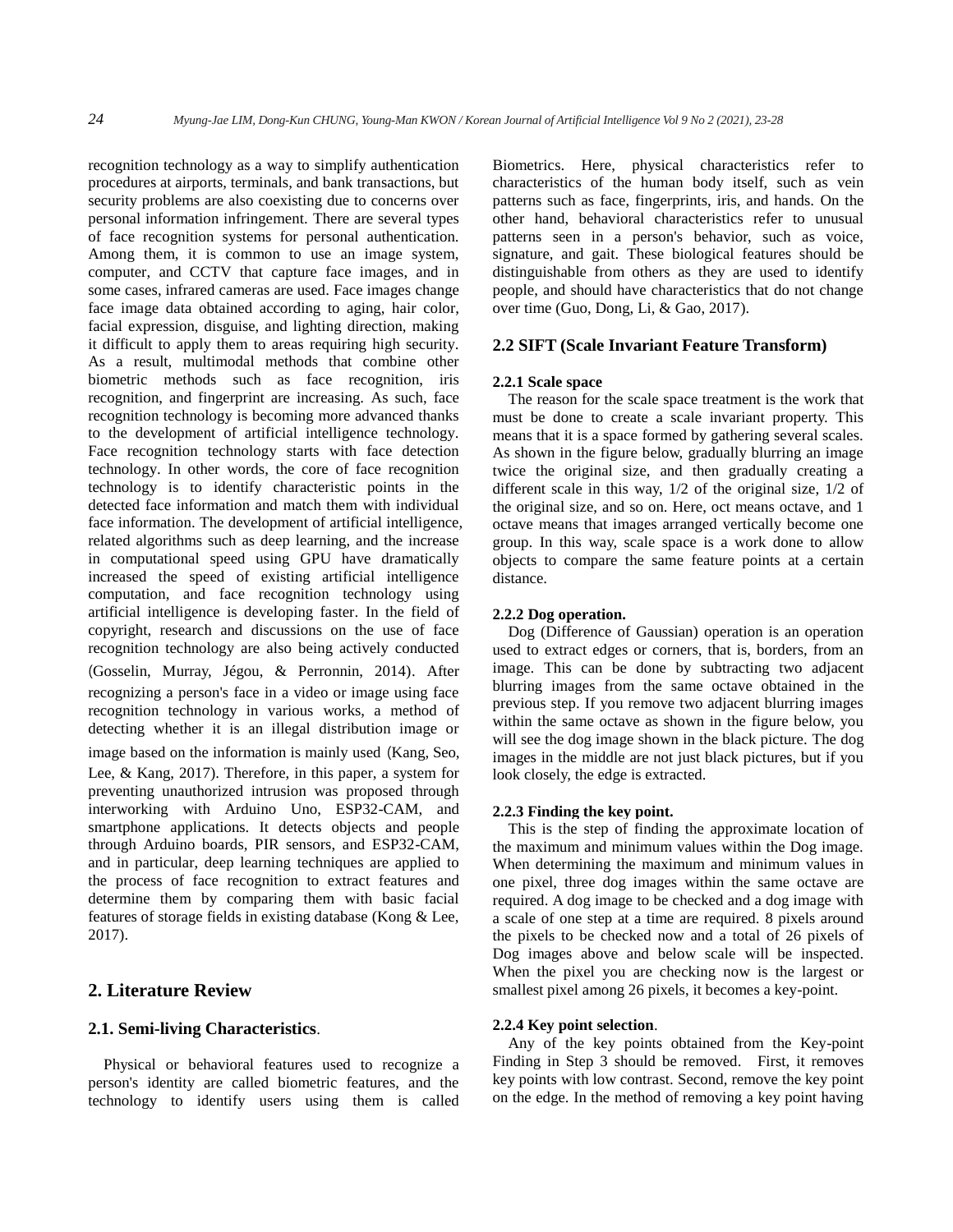a low contrast, the pixel value of the key point from the dog image is If it is less than a specific threshold, remove it. When Dog finds the edge, it can react sensitively with just a little noise to find the edge, so it is necessary to remove the extreme values on the edge. To this end, calculate the horizontal and vertical gradient at the key point. And if there is little change in both directions depending on how the horizontal and vertical pixel values change based on the key point, it can be judged as a flat region. If the pixel change is large in both horizontal and vertical directions, the change is large in both corners and vertical directions, but if the change is small horizontally, it can be judged as an edge (Steela, Birdsong, & Reddy, 2019).

#### **2.2.5 Key point direction allocation**

This is a step of having rotation invariance by assigning directions to key points. This is to collect the gradient direction and size of each key point to find the most prominent direction and allocate it to the direction of the key point. Calculate the gradient size and direction of the pixels in the small window in the figure on the left. After that, divide 360 degrees into eight angles and fill the size and direction. Through this, each of the 16 small windows has values of 8 angles, so if you do 16 \* 8, you get 128 numbers.

This is the unique number of the Key-point.

#### **2.2.6 Calculate SIFT features.**

You must specify a unique number for the selected key points. Each Key-point unique number is represented by 128 numbers. In order to designate a unique number, it is necessary to understand the tendency of the change in the shape of the main surface of the key point, and 16 \* 16 windows are set around the key point. This window consists of 16 small 4\*4 windows.

#### **2.3 Machine learning.**

Machine learning consists of several types of machine learning models that apply various algorithmic techniques. Depending on the characteristics of the data and the desired results, one of the four learning models can be applied: guidance, unsupervised, quasi-supervised, and reinforcement. Depending on the dataset you are using and the desired results, you can apply one or more algorithmic techniques within each model. Machine learning algorithms are basically designed to classify objects, discover patterns, predict results, and make informationbased decisions.

## **3. Image Analysis System**

## **3.1 Recognition algorithm**

Face recognition is a robot that embodies the ability of a person to recognize who the other person is by looking at the face. Although all video recognition is the same, in the case of face recognition, in order for robots to recognize people, they must first teach them who they are. In facial recognition, this process is called user registration. Through this registration process, the face information of several people to be recognized is remembered, and when encountering a person, the recognition is made by judging which of the people who remember the face. In other words, face recognition is a technology that evaluates the similarity between registered face information and newly input face information. However, the problem here is that when the face of a person that a robot finds in everyday life is accepted through a camera, it appears in a wide variety of forms. The image accepted through the camera may include various noises, and a background that is not related to the face is also included. It undergoes a preprocessing process to remove these unnecessary parts. By performing various processing on the image accepted by the camera, it is possible to help with recognition by deleting details unrelated to the recognition that originally existed in the image. The core of the recognition algorithm is to proceed with feature extraction based on preprocessed images and find which feature is the most important part of image recognition and which feature will be important for recognition of the target object. The difference in viewpoint is a serious problem and cannot be solved without three-dimensional modeling of the face. Although research has been actively conducted in recent years to obtain 3D information on the face so that even the face can be recognized, it is still difficult to apply it to robots with disadvantageous image acquisition conditions in that it targets very high-resolution clear images.

#### **3.1.1 Pre-processing**

Pre-processing algorithms are indispensable algorithms in image processing, and how they are used has benefits such as accuracy, precision, and reduced computational time.



**Figure 1 :** Image Processing Procedure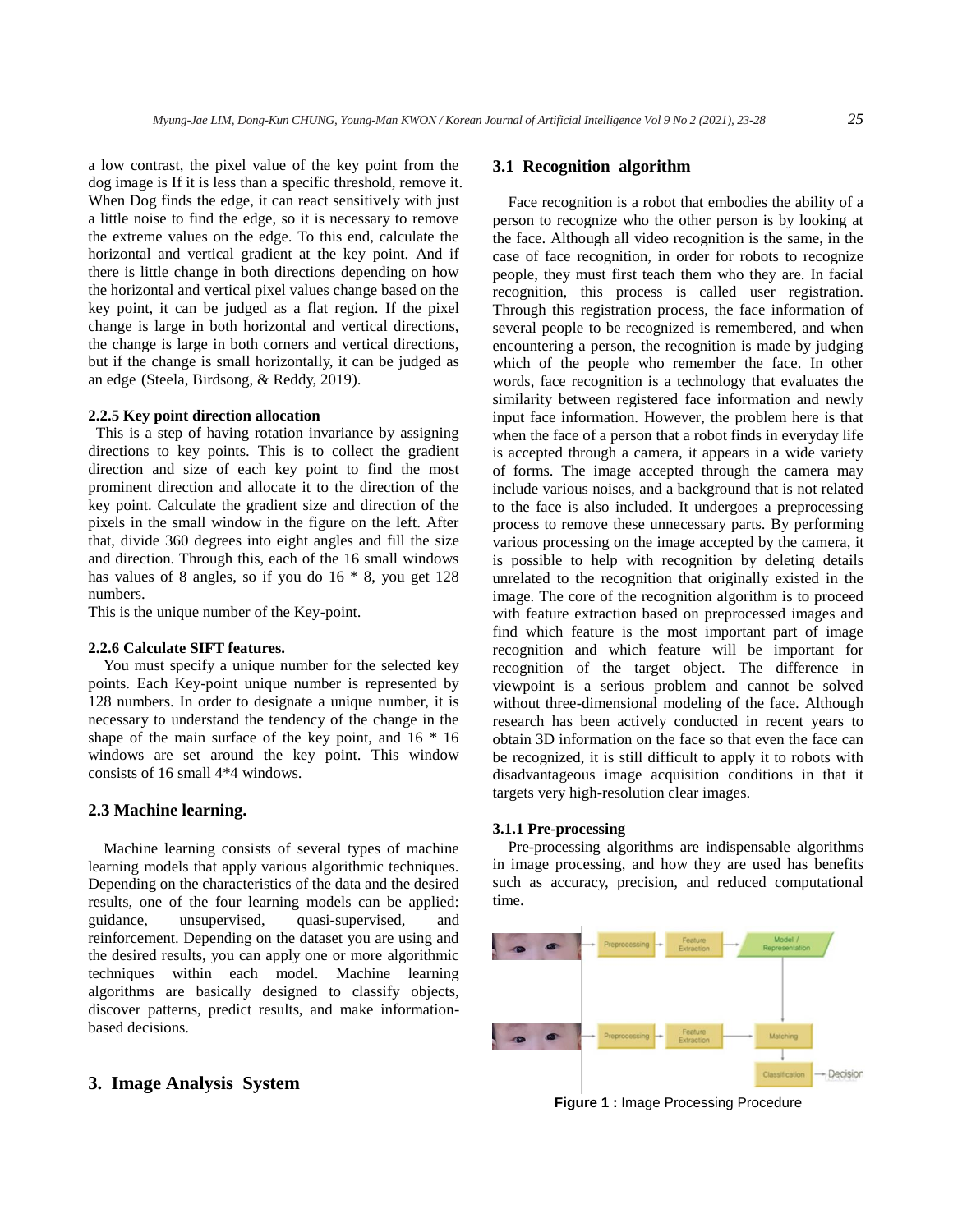In Figure 1, Pre-processing algorithms largely include grayscale, binarization, zoom, rotation/transformation, etc. After processing this preprocessing algorithm process, the main algorithm is applied.

## **3.1.2 Pre-processing Algorithm**

The grayscale serves to reduce the width of the data by converting the multi-channel image into a single-channel image. The color image is inevitably a multi-channel image. Finding a shape or shape without classifying it by color can also be detected with black and white images. Therefore, the multi-channel image is changed to a single-channel image, a gray tone image. Most algorithms process sources of images using grayscale images. Multiple channels have three or four channels. Since the grayscale has one channel, the amount of data is reduced to 1/3 or 1/4, but it does not significantly damage the shape of the image. It does not significantly affect the shape of the image or the distribution of pixels, but the amount of data is greatly reduced. Calculating major algorithms with grayscale images can greatly benefit from accuracy and computation volume.

#### **3.2 Operating Scenario**

The operating scenario of this system is as follows. I n Figure 2, when a button for camera control is operated through a smartphone server, a signal is transmittedto th e body of the ESP32-CAM through Wi-Fi communicatio n.



**Figure 2 :** Flow of Operationg Procedure

This signal is transmitted to Arduino to control the c amera as desired. The picture taken by a camera built int o the ESP32 CAM is transmitted through Wi-Fi commun ication, to be received in a smartphone server later to be output. Also, LEDs are controlled in the similar manner. Figure 4 displays unauthorized intrusion detection syste m based on ESP32-CAM, which shuts down the system if a person with a registered face comes forth the face re cognition system, and triggers alarm after taking a pictur e if unauthorized person comes by.

## **3.2.1 PIR (Passive Infrared Sensor) Sensor**

The PIR sensor refers to infrared human body sensor and detects human movement in a certain section at an acute angle of 9 to 12 degrees through a Fresnel lens. Symptoms like masking effect, due to the nature of the sensor, can cause errors in the number of coefficients (about 15% or so), but the adopted statistical algorithm can reduce the range of errors in the long term. It can be operated for a long time without external power with very little current consumption and can be manufactured in a small size, making it easy for waterproof spinning design and operating over a year without special maintenance.

#### **3.2.2 ESP32-CAM**

ESP32-CAM is an Arduino-compatible board based on ESP32 processor that supports Wi-Fi, Bluetooth and cameras. It can also be used independently using a PCB on-board antenna, and sensitivity may be expanded by separately connecting the external antenna. Using this, CCTV recorders and video streaming devices can be developed very simply and economically.

## **3.3 Unauthorized Intrusion System Implementation**



**Figure 3 :** Unauthorized Intrusion System Diagram

This system has implemented an Arduino-based unauthorized intrusion system that can greatly help prevent crimes in single-person households using the combination of PIR sensors, Arduino devices, and smartphones**.**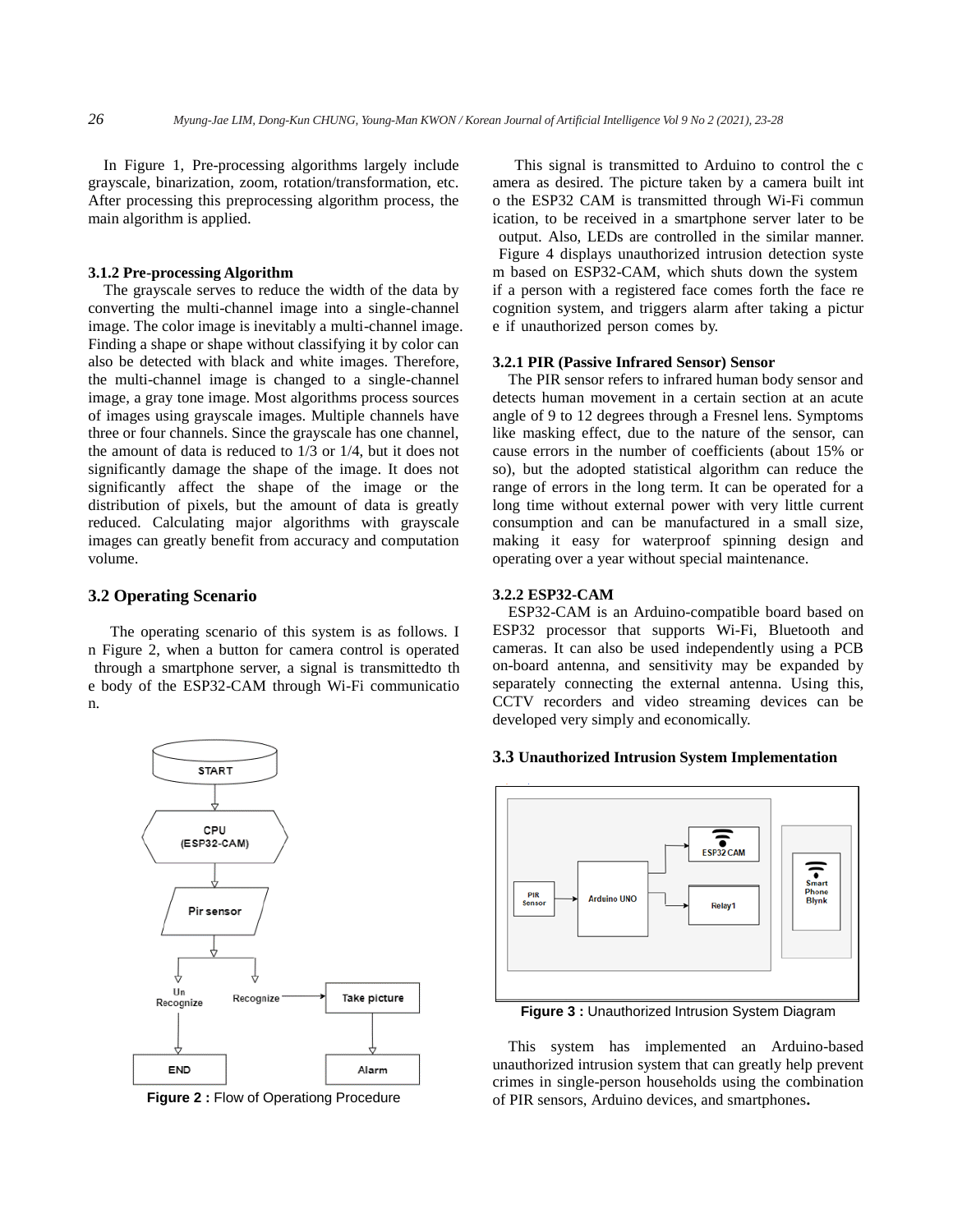

**Figure 4 :** WIFi connected Arduino based Unauthorized Intrusion System Implementation

Figure 4 is the unauthorized intrusion system, showing the connection between Arduino Uno and ESP32-CAM and with smartphone applications. Figure 6 describes Arduino's connection system to implement unauthorized intrusion system. It detects objects/people through Arduino boards, PIR sensors, and ESP32-CAM and can recognize through ESP32.

| COM3                                               |    |                  | п | X      |
|----------------------------------------------------|----|------------------|---|--------|
|                                                    |    |                  |   | 전송     |
| Camera Ready! Use 'http://192.168.0.33' to connect |    |                  |   |        |
| Send Notification                                  |    |                  |   |        |
| Capture Photo                                      |    |                  |   |        |
| http://192.168.0.33/capture? cb=42382              |    |                  |   |        |
| Send Notification                                  |    |                  |   |        |
| Capture Photo                                      |    |                  |   |        |
| http://192.168.0.33/capture? cb=23315              |    |                  |   |        |
| Send Notification                                  |    |                  |   |        |
| Capture Photo                                      |    |                  |   |        |
| http://192.168.0.33/capture? cb=29041              |    |                  |   |        |
| Send Notification                                  |    |                  |   |        |
| Capture Photo                                      |    |                  |   |        |
| http://192.168.0.33/capture? cb=27928              |    |                  |   |        |
| Send Notification                                  |    |                  |   |        |
| Capture Photo                                      |    |                  |   |        |
| http://192.168.0.33/capture? cb=34809              |    |                  |   |        |
| $\langle$                                          |    |                  |   |        |
| □ 자동 스크롤 □ 타임스탬프 표시                                | 세출 | ▽ 115200 보드레이트 ▽ |   | 출력 지우기 |

**Figure 5 :** Application Operating Display

Figure 5 shows the application implementation screen to determine whether a photo taken by ESP32-CAM through TAKE PICTURE button located at the center of the application is transmitted to the application. As a result, a control command is transmitted to the ESP32-CAM using Wi-Fi communication. Since it has been confirmed in several testing environment that motion recognition operates smoothly in accordance to the PIR sensor, it is expected to be utilized in various places.

# **3.4 System Operation and Testing**

After testing connectivity of wireless connection such as the remote-control environment for ESP32-CAM operation, application is ready to operate when Auth Token is applied as a code as described in picture. At the same time, a PIR sensor starts to detect in real time, taking a picture when object is recognized.



**Figure 6 :** Application Operating Display

Figure 6 is a serial monitor screen output when operating an unauthorized intrusion detection system using a PIR sensor and Arduino. When Wi-Fi based code is uploaded to ESP32-CAM, camera is prepared and provides the connected Ip link. On the serial monitor screen, the phrase 'photo is taken' is displayed when the photo is manually taken or systematically taken due to recognition

# **4. Conclusion**

This paper studied a system based on ESP32-CAM to efficiently build security management for single-person households using Arduino and PIR sensors. ESP32 is a low-cost, low-power system of chip microcontrollers with integrated Wi-Fi and dual-mode Bluetooth. The ESP32 series uses a Tensillca Xtensa LX6 microprocessor, an Xtensa LX7 dual-core microprocessor or a single-core RISC-V microprocessor, and includes built-in antenna switches, RF balunes, power amplifiers, low noise receiving amplifiers, filters and power management modules. Therefore, by applying the Scale-invariant feature transform, it can play a role in extracting feature points to distinguish people or objects entering a specific area. Machine learning was applied to extract feature points, and through this, it is expected that it can be applied to the process of restricting access or selecting through comparison with collected and stored images. Face recognition has been one of the major research areas of computer vision over the past decades. This technology is widely used to verify whether the person in the two images entered into the system is the same or to identify who the person in the image is most similar to among the people previously stored in the internal database. Recently, if daily quarantine is underway around us and it is necessary to